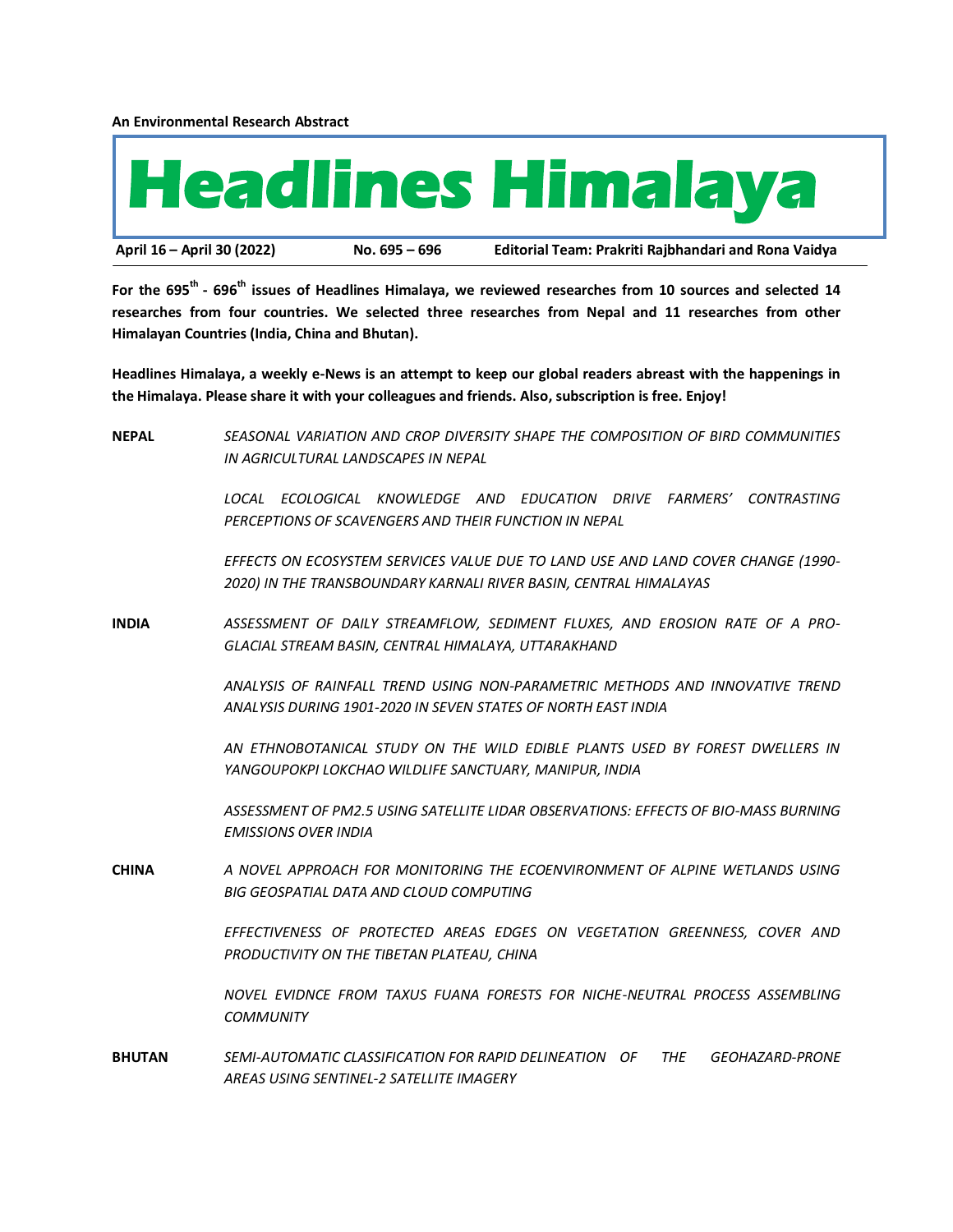*IDENTIFYING THE POTENTIAL GLOBAL AND CONSERVATION AREAS FOR TERMINALIA CHEBULA, AN IMPORTANT MEDICINAL TREE SPECIES UNDER CHANGING CLIMATE SCENARIO*

*FIRST CONFIRMED RECORD OF A WOOLLY FLYING SQUIRREL (EUPETAURUS SP.) IN BHUTAN*

LOCAL KNOWLEDGE, PERCEPTIONS AND THE CULTURAL SIGNIFICANCE OF THE RED PANDA *(AILURUS FULGENS) IN THE HIMALAYA KINGDOM OF BHUTAN* 

# Nepal-Himalaya

### **SEASONAL VARIATION AND CROP DIVERSITY SHAPE THE COMPOSITION OF BIRD COMMUNITIES IN AGRICULTURAL LANDSCAPES IN NEPAL**

Hem Bahadur Katuwal, Jeevan Rai, Kyle Tomlinson, Bhagawat Rimal, Hari Prasad Sharma, Hem Sagar Baral, Alice C. Hughes, and Rui-Chang Quan

#### *Agriculture, Ecosystems & Environment* 333: 107973

Farmland birds are declining globally due to anthropogenic activities, with particularly few studies in Asian agricultural landscapes. Various studies have examined the impacts of landscape heterogeneity on farmland bird composition, but few have considered seasonal changes in bird diversity and examined functional feeding guild assemblages. Here, we disentangle the impact of seasonal variation (summer, monsoon, and winter), cropping practice (mixed crop, monocultural-crop, and fallow land), crop type (rice, wheat, maize, sugarcane, and other crops), landscape heterogeneity, and the number of houses and trees on the richness and abundance of farmland birds and their feeding guilds conducted within human-dominated agricultural landscapes of lowland Nepal. We established 116 transects (farmland = 100, forest = 8, and river = 8), and each transect was visited nine times from April 2018 to December 2019, with forests and river transect to test the dissimilarities in bird composition between those habitats and farmlands. We recorded 201 bird species in farmland, 133 in the forest, and 131 in river habitats. Bird composition on farmlands showed more dissimilarity with forest than river transects. We recorded nine globally, and 26 nationally threatened birds in farmlands. Seasonal variation and cropping practice significantly influenced the richness of all farmland birds and resident birds only, whereas species abundances vary by season only. We recorded higher species richness in the winter season and mixed crop fields but greater abundance in the monsoon and monoculture crop fields. Farmland bird richness increased with increasing tree numbers but decreased with increasing house numbers. Sugarcane fields had the highest bird richness within crop species, whereas rice fields had the greatest abundance. Seasons and cropping practice also shaped the assemblages of feeding guilds differently. In the context of increasing crop intensification globally, our study suggests that the governments in this region should encourage farmers to cultivate mixed crops and simultaneously restrict the urbanization of farmlands to protect bird diversity. Seasonality should be factored into analyses aimed at understanding bird diversity in agricultural landscapes.

For Further Reading:<https://doi.org/10.1016/j.agee.2022.107973>

**LOCAL ECOLOGICAL KNOWLEDGE AND EDUCATION DRIVE FARMERS' CONTRASTING PERCEPTIONS OF SCAVENGERS AND THEIR FUNCTION IN NEPAL**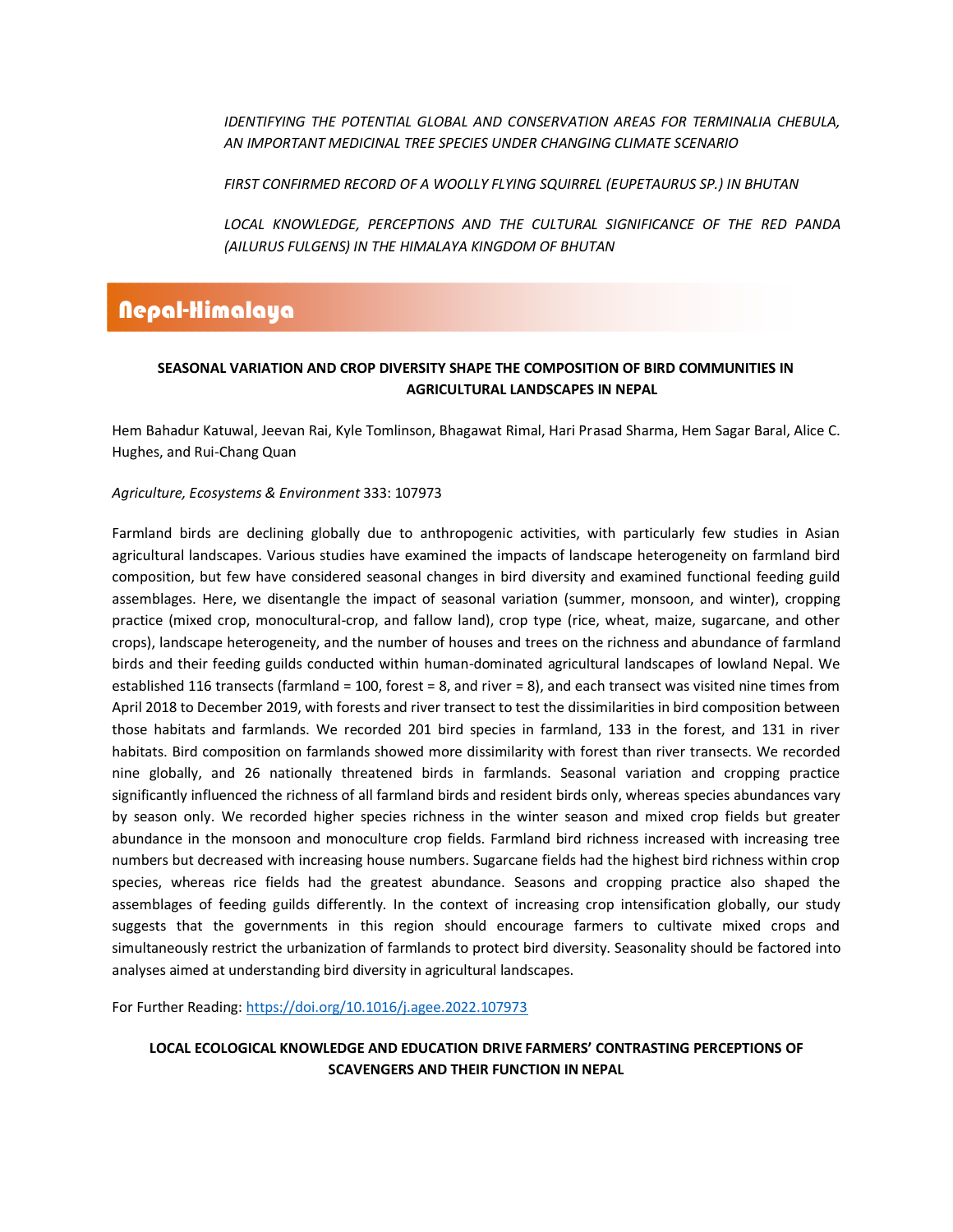Aishwarya Bhattacharjee, Bipana Maiya Sadadev, Dikpal Krishna Karmacharya, Rishi Baral, Juan M[. Pérez-García,](https://besjournals.onlinelibrary.wiley.com/action/doSearch?ContribAuthorRaw=P%C3%A9rez-Garc%C3%ADa%2C+Juan+M) [Andrés Giménez Casalduero,](https://besjournals.onlinelibrary.wiley.com/action/doSearch?ContribAuthorRaw=Gim%C3%A9nez+Casalduero%2C+Andr%C3%A9s) [José A. Sánchez-Zapata,](https://besjournals.onlinelibrary.wiley.com/action/doSearch?ContribAuthorRaw=S%C3%A1nchez-Zapata%2C+Jos%C3%A9+A) [José D. Anadón](https://besjournals.onlinelibrary.wiley.com/action/doSearch?ContribAuthorRaw=Anad%C3%B3n%2C+Jos%C3%A9+D)

#### *People and Nature* 4: 1-18

There is a long-standing relationship between humans and vertebrate scavengers, as scavengers' contributions take on regulating (e.g. nutrient recycling and disease control), material (e.g. competition and livestock depredation) and non-material (e.g. sky burials and ecotourism) roles in society. A social–ecological approach to studying biodiversity is increasingly needed, since the inclusion of local perceptions and knowledge has proven critical for effective conservation programs and ecosystem management. We examine livestock farmers' perceptions and knowledge related to vertebrate scavengers in the highly diverse Chitwan-Annapurna Landscape (Nepal) and assess the socio-demographic traits that influence their perceived value of scavengers' ecosystem service provisioning (ESP) index, and function via scavenging services (SS). Farmers' perceptions of functional importance (SS) showed species-specific gradation, unlike ESP, where only avian scavengers were perceived as beneficial. Our results show that the perception of scavenging as a beneficial ecosystem service and its importance as a biological function are decoupled for facultative scavengers and coupled for obligate scavengers. Relatedly, we identify that affluence-related traits drove positive perceptions of ESP, and local ecological knowledge-based traits were linked to increased knowledge of function via SS. Thus, this increased awareness of functional importance based on close contact with nature does not guarantee positive valuations of scavengers' contributions, whereas formal education did influence positive perceptions despite reduced awareness of function. Additionally, our findings suggest that existing environmental education measures are targeting the right groups, as these respondents coincide with lower favourability of scavengers' ecosystem services, but may be unable to overcome existing human–wildlife conflict .For the first time in South Asia, we survey relevant community stakeholder's attitudes towards an entire scavenging guild and their associated benefits, detriments and functional importance. Our study illustrates the varied perceptions that exist for different scavenger species and closely examines a wideranging set of socio-demographic traits that show disparate influences on farmers' knowledge of ecological function and perceived ecosystem service benefits. Crucially, these findings can guide conservation and management priorities by considering the differences in public perception and awareness of scavenging, as well as the interpretation of nature's contribution to people.

For Further Reading: <https://doi.org/10.1002/pan3.10315>

## **EFFECTS ON ECOSYSTEM SERVICES VALUE DUE TO LAND USE AND LAND COVER CHANGE (1990-2020) IN THE TRANSBOUNDARY KARNALI RIVER BASIN, CENTRAL HIMALAYAS**

Bhaskar Shrestha, Lifu Zhang, Shankar Sharma, Sanjeevan Shrestha, and Nitesh Khadka

#### *SN Applied Sciences* 4: 137

Valuation of ecosystem services based on land use and land cover changes (LUCC) offers an incentive to people for sustainable use of the natural resources and can encourage people to adjust the land use sustainably. In this study, we used "Object-based Image Analysis (OBIA)," a remote sensing technique to extract the land use and land cover (LULC) of the transboundary Karnali River Basin (KRB, China and Nepal) from 1990 to 2020, and ecosystem services value (ESV) coefficients derived for the Tibetan Plateau has been used to assess the ESV. The basin has highest percentage of forest (33.44%), followed by bare area (30.29%), shrub/grassland (18.5%), agriculture (13.12%), snow/ice (4.36%), waterbody (0.3%), and built-up (0.03%) as of 2020. Over 30 years, 4.07 km $^2$  of the forest has been converted to agricultural land, 3.31 km<sup>2</sup> of agricultural land has been encroached by built-up area, whereas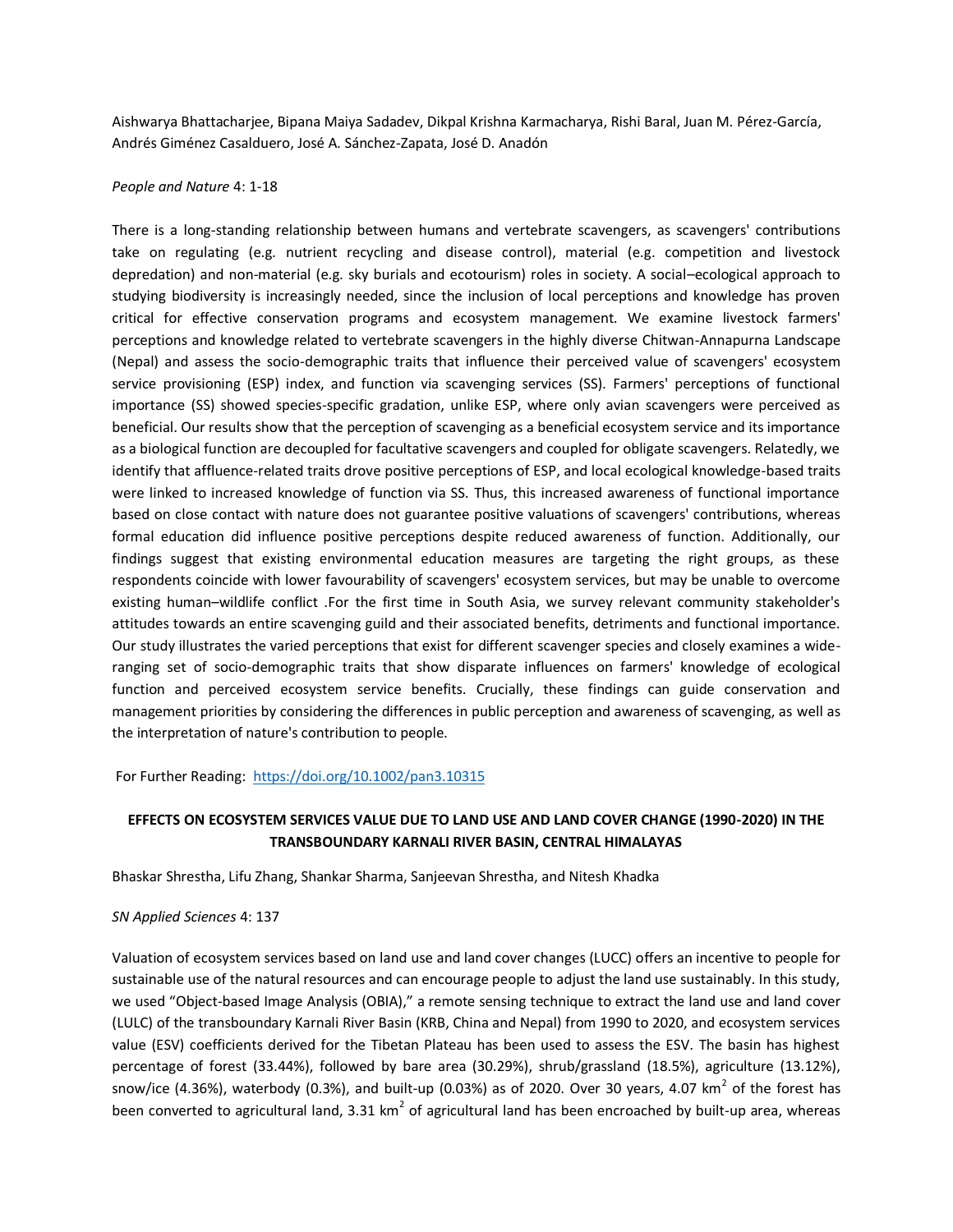2.82 km<sup>2</sup> of snow/ice area has melted into the waterbody. Furthermore, 80.85 km<sup>2</sup> of bare area has been converted to snow/ice, and 2138.83 km<sup>2</sup> of snow/ice has been changed to bare area. The ESV of KRB has increased by nearly 2.7 million USD from 1990 to 2020, primarily due to the increase in ESV from the conversion of 133.09 km<sup>2</sup> of snow/ice to shrub/grassland. The ESV of forest, waterbody, and snow/ice has decreased, whereas it has increased for other LULC classes in the basin. Spatial distribution of LUCC and assessment of ESV can be a tool to facilitate for better provisioning and regulating the resources for the future.

For Further Reading: <https://doi.org/10.1007/s42452-022-05022-y>

# India-Himalaya

# **ASSESSMENT OF DAILY STREAMFLOW, SEDIMENT FLUXES, AND EROSION RATE OF A PRO-GLACIAL STREAM BASIN, CENTRAL HIMALAYA, UTTARAKHAND**

Kuldeep Singh Rautela, Jagdish Chandra Kuniyal, M. A. Alam, Ajay Singh Bhoj, and Nidhi Kanwar

#### *Water, Air, & Soil Pollution* 233: 136

Reliable information of hydrological processes within a river basin is essentially required for developing an appropriate strategy for achieving sustainable development goals. The present study assesses the streamflow of a pro-glacial stream and also intends to estimate the contribution of suspended sediments, erosion rate, and the headwater contribution of the Panchachuli glacier. A field study during ablation period was carried out to measure streamflow and suspended sediment concentration (SSC). Further, HBV model was used to estimate the snowmelt. The average seasonal streamflow and SSC during the gauging period (July to October) for the basin were measured to be 7.17 m<sup>3</sup>/s, and 1.52 g/l in 2018, and 6.84 m<sup>3</sup>/s, and 1.21 g/l in 2019, respectively. Snowmelt contribution in total streamflow was 54.75% in 2018 which is reduced to 49.16% in 2019. Similarly, glacier melt contributes to 32.62% of its total runoff share in 2018 which was reduced to 28.73% in 2019. The rainfall runoff in total runoff increased to 12.62% from 2018 to 2019. Rainfall-runoff in its total runoff contribution showed an increased share of 22.13% in 2019. The streamflow, SSC, and suspended sediment load (SSL) showed a strong positive correlation for both the years. The suspended sediment yield (SSY), SSL, and erosion rate of the basin were found as high as compared to the other Himalayan basins in Himachal Pradesh, Jammu and Kashmir, and Ladakh and non-Himalayan regions that was found low when compared to other glaciers in Uttarakhand.

For Further Reading: <https://doi.org/10.1007/s11270-022-05567-z>

# **ANALYSIS OF RAINFALL TREND USING NON-PARAMETRIC METHODS AND INNOVATIVE TREND ANALYSIS DURING 1901-2020 IN SEVEN STATES OF NORTH EAST INDIA**

Shyam Lochan Bora, Kalyan Bhuyan, Partha Jyoti Hazarika, Junmi Gogoi, and Kuldeep Goswami

#### *Current Science* 122: 801-811

In this study, we analysed the variability and trends in annual as well as seasonal rainfall in the seven states of North East India for the period 1901–2020, using non-parametric tests like Mann–Kendall, trend-free prewhitening Mann–Kendall, modified Mann–Kendall (MMK), as well as using the innovative trend analysis (ITA). The study revealed the variabilities in annual and seasonal rainfall in these seven states. In most cases, the results of all the tests were identical. However, significant differences were observed in the case of post-monsoon rainfall of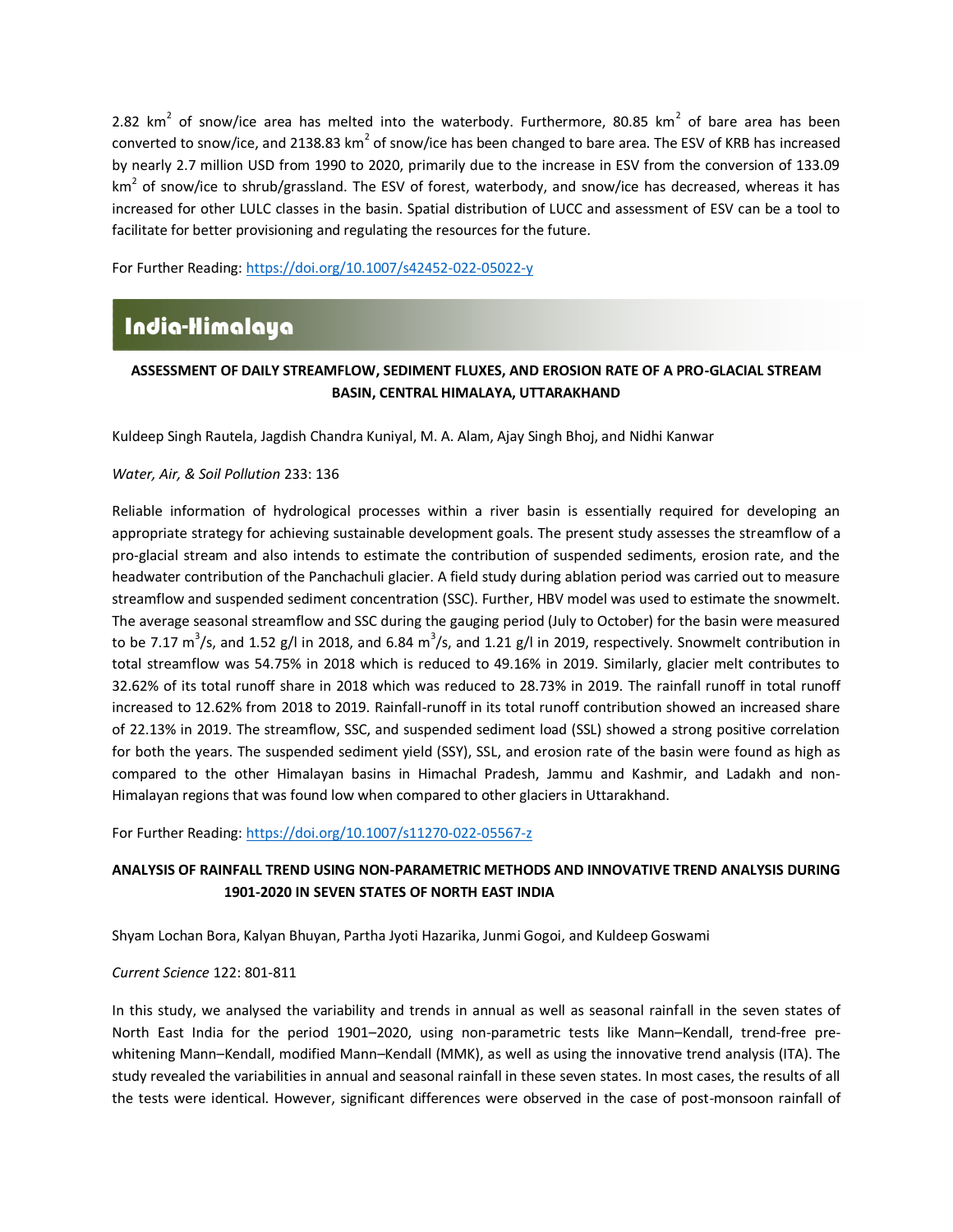Assam and Meghalaya, pre-monsoon rainfall of Arunachal Pradesh, Mizoram and Tripura, as well as in winter rainfall of Arunachal Pradesh and monsoon rainfall of Tripura. Compared to the other states of NE India and other tests, ITA detected no significant annual trend for Tripura; however, the winter season exhibited a decreasing trend. It was observed that only the MMK test could predict such changes in rainfall distribution across seasons to a certain extent at varying significance levels in comparison to the other three methods. Since these states are vulnerable to water-related disasters, this study could help policymakers arrive at valuable climatic and water resource management decisions.

For Further Reading:<https://doi.org/10.18520/cs%2Fv122%2Fi7%2F801-811>

# **AN ETHNOBOTANICAL STUDY ON THE WILD EDIBLE PLANTS USED BY FOREST DWELLERS IN YANGOUPOKPI LOKCHAO WILDLIFE SANCTUARY, MANIPUR, INDIA**

Laishram Ricky Meitei, Aparajita De, and Ashiho Asoshii Mao

#### *Ethnobotany Research and Applications* 23: 1-22

The study documented the wild edible plants (WEPs) used by forest dwellers in the Yangoupokpi Lokchao Wildlife Sanctuary (YLWLS), Manipur, India. The inhabitants of YLWLS belong to the Thadou, Meitei, and Maring communities. An ethnobotanical survey was carried out from March 2018 to February 2020. The elderly local people, local healers, forest staff, and vendors in local markets participated in the survey. The respondents were selected through snowball sampling method. The ethnobotanical information was gathered from the respondents, especially the elderly people, local healers, forest staff, and vendors through interviews. The questionnaire used was a semi-structured type. The data was collected on parameters such as vernacular name, botanical name, family, the life form or habit of the species, information on flowering and fruiting, the plant part used, mode of consumption, medicinal use, marketability, and price. The voucher specimens of the wild edible plants were collected and identified with the help of literature. One hundred and eight taxa belonging to 86 genera and 50 families of WEPs were documented. Zingiberaceae was the most dominant family with seven species used as WEPs. Herbs were most dominant with 42 species. Nine species bore flowers and fruits all year round. Maximum species (49 species) were consumed after cooking. Forty-nine species out of the 108 WEP species were consumed for their medicinal values. Sixty six species (61%) of WEPs were marketed. The highest-priced species were *Asparagus racemosus* (INR 180-220/kg; USD 2.41-2.95) and *Cinnamomum verum* (INR 150-200/kg; USD 2.01-2.68). The use of the pseudostem of *Ensete glaucum* as food is a new report for Manipur. The forest dwellers depend on the WEPs for their food, medicine, traditional ceremonies, and source of livelihood. Some species of WEPs could be propagated for conservation, management, and sustainable utilization, which would help in generating additional income for the locals.

For Further Reading:<http://dx.doi.org/10.32859/era.23.15.1-25>

# **ASSESSMENT OF PM2.5 USING SATELLITE LIDAR OBSERVATIONS: EFFECTS OF BIO-MASS BURNING EMISSIONS OVER INDIA**

N.B. Lakshmi, E.A. Resmi, and D. Padmalal

#### *Science of the Total Environment* 833: 155215

The present study estimates the particulate matter with aerodynamic diameters less than 2.5  $\mu$ m (PM<sub>2.5</sub>) over the Indian sub-continent using near-surface retrieval of aerosol extinction coefficient (2007–2021) of Cloud-Aerosol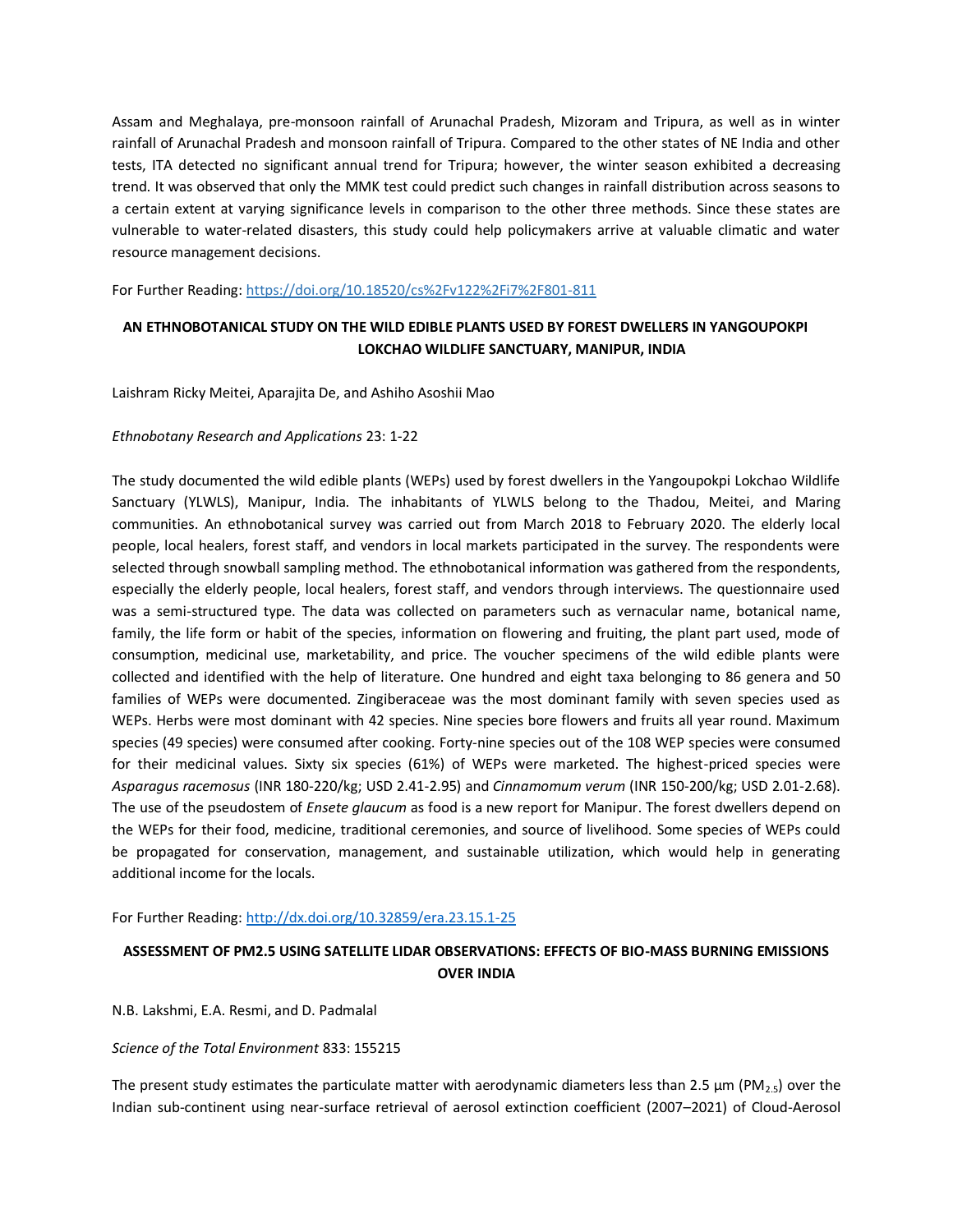Lidar with Orthogonal Polarization (CALIOP) onboard Cloud-Aerosol Lidar and Infrared Pathfinder Satellite Observation (CALIPSO) satellite. Climatology of wintertime  $PM<sub>2.5</sub>$  during the last 15 years shows the highest concentration over the middle Indo-Gangetic Plain (IGP) and northwest India with a 3 to 4 fold increase in magnitude compared to the peninsular India. Surface-level PM<sub>2.5</sub> mass concentration during winter (December to February) shows statistically significant positive trends over the Indian subcontinent. It increases at a rate of ~3% over the IGP and arid regions of northwest India, and ~4% over peninsular India during the last fifteen years (2006– 2020). Interannual variability of average near-surface  $PM_{2.5}$  concentration over the Indian sub-continent during the fog occurring season (December to February) shows a statistically significant correlation with the post-harvest agro-residue burning over the western IGP (Punjab and Haryana) during November. The wintertime near-surface  $PM_{2.5}$  concentration shows a higher correlation with anthropogenic agro-residue burning activity compared to meteorological parameters. The influence of agro-residue burning during November over northern India extends up to peninsular India and might contribute to continental pollution outflow and associated aerosol plumes persisting over the Northern Indian Ocean during the winter season. Sustainable energy recovery solutions to the agro-residue burning need to be implemented to effectively reduce the far-reaching implications of the postmonsoon burning activity over the western IGP.

For Further Reading:<https://doi.org/10.1016/j.scitotenv.2022.155215>

# China Himalaya

# **A NOVEL APPROACH FOR MONITORING THE ECOENVIRONMENT OF ALPINE WETLANDS USING BIG GEOSPATIAL DATA AND CLOUD COMPUTING**

Haijun Wang , Xiangdong Kong , Ji Luo, Pengju Li, Tianhui Xie, Xiaobo Yi, Fang Wang, and Jie Xiao

#### *Advances in Meteorology* 2022: 7451173

Alpine wetlands in western Sichuan plateau (WSCP) are located on the eastern edge of the Qinghai-Tibet Plateau (QTP), where the ecological environment is very sensitive to global climate change. Being naturally driven coupled with unreasonable human development activities, alpine wetlands have experienced serious ecological and environmental issues such as drought, inversion, and desertification. However, due to the limitations of data sources and calculation models, it is impossible for us to deeply understand the change mechanism and spatial difference of the ecological environment of the alpine wetland (EEAW) in previous studies. In view of this, an innovative approach for monitoring the EEAW change has been proposed in this paper. We employ the approach to perform the EEAW change trend analysis, and some meaningful characteristics were founded. Specifically, it includes the fol1owing aspects. The air temperature increase is relatively significant, while the precipitation change has obvious spatial differentiation, and even some region's precipitation experienced a decrease especially in plot1. In Haizishan, Lugu Lake, and Bari Lake, we explored an interesting phenomenon that the precipitation increases first and then decrease, and the turning point occurred around 1999. Increases in air temperature and evaporation have aggravated the drought in high-latitude areas. The drought situation has been alleviated in highaltitude areas due to the acceleration of snow melt water. Wetland vegetation and biomass presented an overall increasing trend, but the degradation also occurs in some area, including Zoige and Lugu Lake area. The human activity disturbances of wetland degradation mainly include the settlements expansion, agricultural development, and the ecotourism prosperity. Among them, targeted poverty alleviation projects have accelerated the urbanization in WSCP, and the development of agriculture and tourism has increased the interference of wetlands.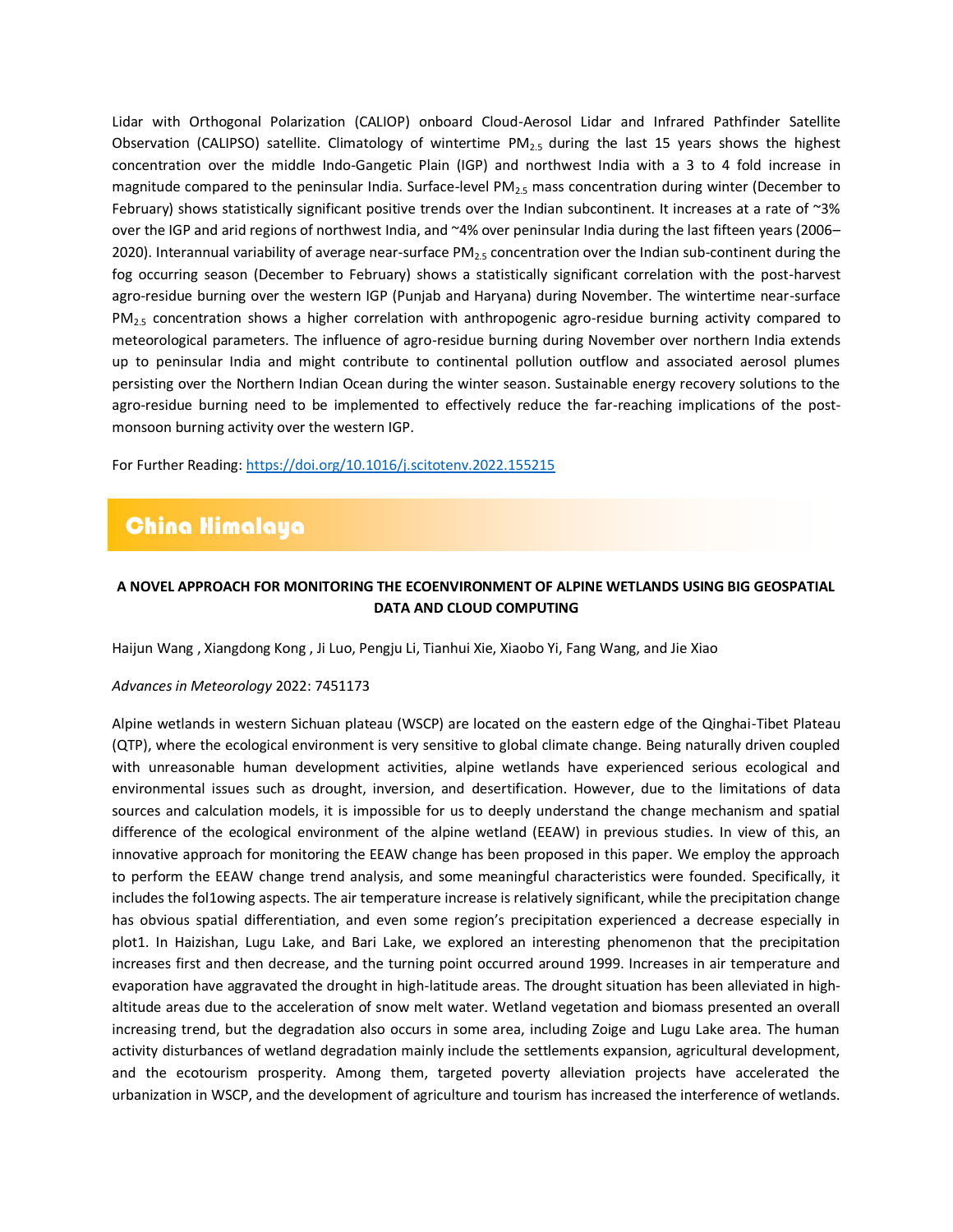Additionally, we have used Landsat images and national wetland survey data (1999, 2013, and 2020 year) from the past two decades to verify the EEAW trend and confirm the reliability of the analysis results using this approach.

For Further Reading:<https://doi.org/10.1155/2022/7451173>

# **EFFECTIVENESS OF PROTECTED AREAS EDGES ON VEGETATION GREENNESS, COVER AND PRODUCTIVITY ON THE TIBETAN PLATEAU, CHINA**

Ting [Hua, Wenwu](https://www.sciencedirect.com/science/article/abs/pii/S0169204622000706#!) Zhao[, Francesco](https://www.sciencedirect.com/science/article/abs/pii/S0169204622000706#!) Cherubini[, Xiangping](https://www.sciencedirect.com/science/article/abs/pii/S0169204622000706#!) Hu, and Paulo [Pereira](https://www.sciencedirect.com/science/article/abs/pii/S0169204622000706#!)

#### *Landscape and Urban Planning* 224: 104421

Protected areas (PAs) are the cornerstones of global vegetation conservation efforts, but growing evidence showed the limited effectiveness of PAs in some regions. Recent attempts to quantify conservation efficiency were mainly focused on vegetation coverage, overlooking other vegetation characteristics, such as greenness and productivity. Here, using multiple indices of vegetation status from satellite observations and a windows search strategy, we measured the conservation efficiency of nature reserves (NRs, the primary category of PAs in China) edge on vegetation greenness, cover, and productivity on the Tibetan Plateau. The results showed that NRs' edges performed a weak, but significant role in vegetation growth. Over 40% of the areas showed a positive impact of NRs' edge on vegetation growth in different degrees. However, about 10% of the areas located on NRs' edge showed a noticeable opposite effect on greenness, cover, and productivity. Compared to some climatic and socio-economic factors (e.g., population density and air temperature), fragmented landscapes and landforms are more likely to inhibit conservation efficiency. The findings of this work can help better understand PAs' role in securing vegetation conservation and optimize the design of PAs for preventing vegetation losses.

For Further Reading[: https://doi.org/10.1016/j.landurbplan.2022.104421](https://doi.org/10.1016/j.landurbplan.2022.104421)

#### **NOVEL EVIDNCE FROM** *TAXUS FUANA* **FORESTS FOR NICHE-NEUTRAL PROCESS ASSEMBLING COMMUNITY**

[Tianxiang](https://www.sciencedirect.com/science/article/pii/S2197562022000355#!) Li, Li [Xu,](https://www.sciencedirect.com/science/article/pii/S2197562022000355#!) Feng [Wang, Weijun](https://www.sciencedirect.com/science/article/pii/S2197562022000355#!) Zhang[, Junpeng](https://www.sciencedirect.com/science/article/pii/S2197562022000355#!) Duan, Xiaolu [Shen-Tu, Yaobin](https://www.sciencedirect.com/science/article/pii/S2197562022000355#!) Song[, Runguo](https://www.sciencedirect.com/science/article/pii/S2197562022000355#!) Zang, an[d Ming](https://www.sciencedirect.com/science/article/pii/S2197562022000355#!) [Dong](https://www.sciencedirect.com/science/article/pii/S2197562022000355#!)

#### *Forest Ecosystems* 9: 100035

Understanding the mechanisms underlying community assembly is helpful for conservation and restoration of communities, particularly those that contain rare and endangered species like *Taxus fuana*, which are endemic to the Western Himalayas. The niche (limiting similarity) vs. neutral (randomness) assembly of the *T*. *fuana* forest community in Gyirong County, Tibet, China, was investigated. The net relatedness index (*NRI*) was calculated using a phylogenetic tree. The phylogenetic characteristics of the community and its relationships with environment were analyzed. The value of the mean *NRI* at the community level was less than −1.96, indicating that the phylogenetic structure was over dispersed; whereas majority of the *NRI*s at the tree, shrub, and herb layers were within −1.96 to 1.96, indicating random dispersion. Environmental factors accounted for 44.38%, 46.52%, 24.04%, and 14.07% of the variation at the community level, tree, shrub, and herb layer, respectively. The phylogenetic structure at the community level and tree layer were significantly influenced by both topographic and soil factors, while shrub and herb layers tended to be affected by a single environmental factor. Community assembly of the *T. fuana* forest was simultaneously affected by niche and neutral processes, and their variations were closely related to the environment. Neutral process dominated community assembly in the shrub and herb layers. However, the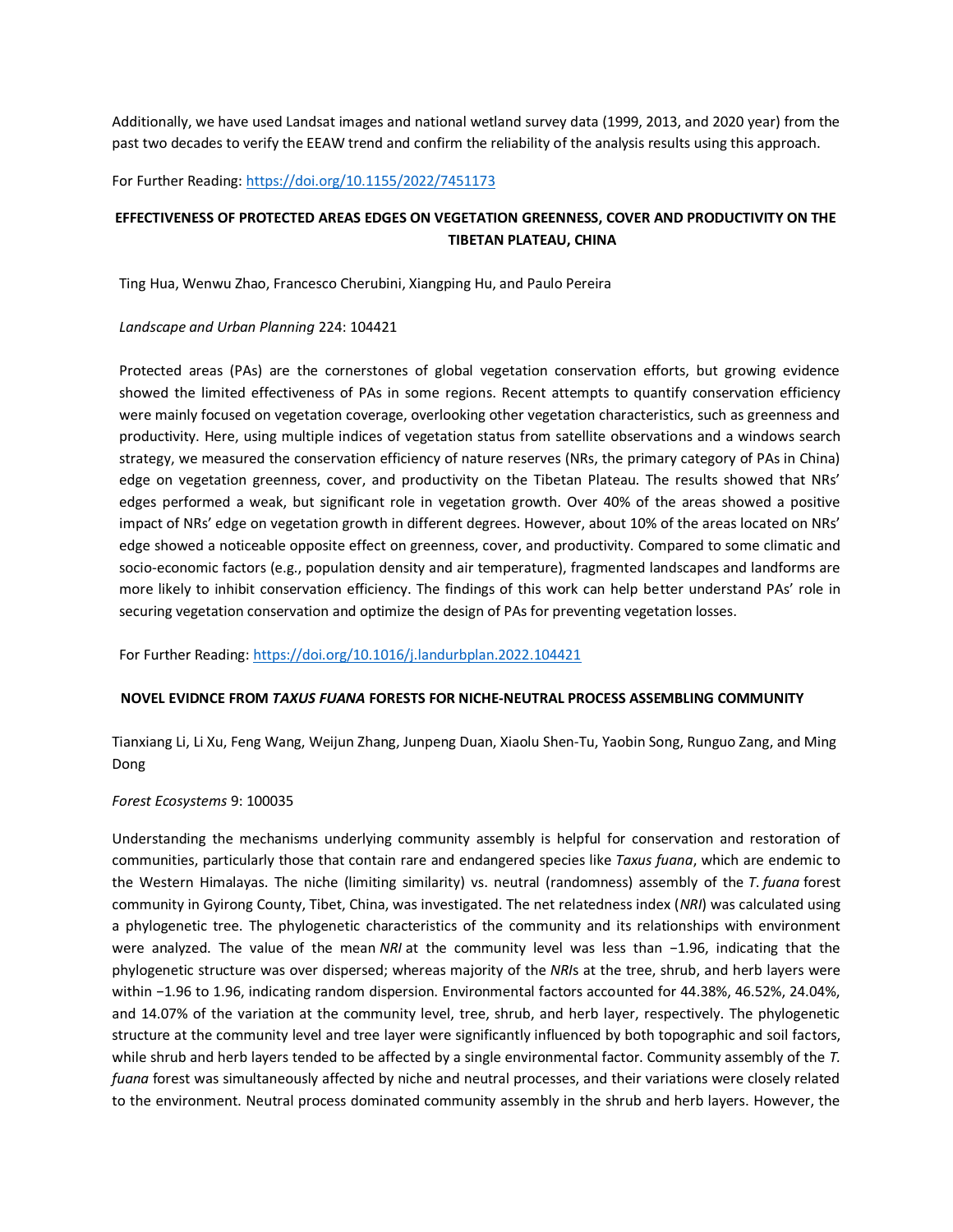interaction of limiting similarity and randomness played a dominant role at the community level and tree layer; and contributed to maintenance of biodiversity stability. The synergy of multiple environmental factors had a more obvious influence on community assembly than individual environmental factors, especially at the community level. These findings would help to understand the conservation of rare and endangered tree species, such as *T. fuana*, in the native community; and highlight the importance of random and non-random processes in assembly and biodiversity maintenance of alpine plant communities.

For Further Reading: <https://doi.org/10.1016/j.fecs.2022.100035>

# Bhutan-Himalaya

# **SEMI-AUTOMATIC CLASSIFICATION FOR RAPID DELINEATION OF THE GEOHAZARD-PRONE AREAS USING**  malaya**SENTINEL-2 SATELLITE IMAGERY**

Karma Tempa and Komal Raj Aryal

#### *SN Applied Sciences* 4: 141

The study of land use land cover has become increasingly significant with the availability of remote sensing data. The main objective of this study is to delineate geohazard-prone areas using semi-automatic classification technique and Sentinel-2 satellite imagery in Bhutan. An open-source, semi-automatic classification plugin tools in QGIS software enabled efficient and rapid conduct of land cover classification. Band sets 2-8, 8A, and 11-12 are utilized and the virtual colour composites have been used for the clustering and creation of training samples or regions of interest. An iterative self-organizing data analysis technique is used for clustering and the image is classified by a minimum distance algorithm in the unsupervised classification. The Random Forest (RF) classifier is used for the supervised classification. The unsupervised classification shows an overall accuracy of 85.47% (Kappa coefficient = 0.71) and the RF classifier resulted in an accuracy of 92.62% (Kappa coefficient = 0.86). A comparison of the classification shows a higher overall accuracy of the RF classifier with an improvement of 7.15%. The study highlights 35.59% (512,100 m2) of the study area under the geohazard-prone area. The study also overlaid the major landslide polygons to roughly validate the landslide hazards.

For Further Reading: <https://doi.org/10.1007/s42452-022-05028-6>

### **IDENTIFYING THE POTENTIAL GLOBAL AND CONSERVATION AREAS FOR** *TERMINALIA CHEBULA***, AN IMPORTANT MEDICINAL TREE SPECIES UNDER CHANGING CLIMATE SCENARIO**

B. R. Kailash, Bipin Charles, G. Ravikanth, Siddappa Setty, and K. Kadirvelu

#### *Tropical Ecology* 63: 1-12

*Terminalia chebula* Retz. (Combretaceae), commonly-known as chebulic myrobalan is one of the important Non-Timber Forest Product (NTFP) species which is harvested for its fruits and galls. The species known as the "King of medicines" is used widely in Ayurveda, Sidda, Unani, and traditional Chinese medicines for curing a wide variety of diseases in Asia and Africa. *Terminalia chebula* is an important ingredient of Triphala (Ayurvedic medicine) along with *Terminalia bellirica* and *Phyllanthus emblica*. The fruits of the tree also yields a dye which is used as an organic dye in the textile industries. In recent years, there is an increasing demand for herbal remedies and organic dyes,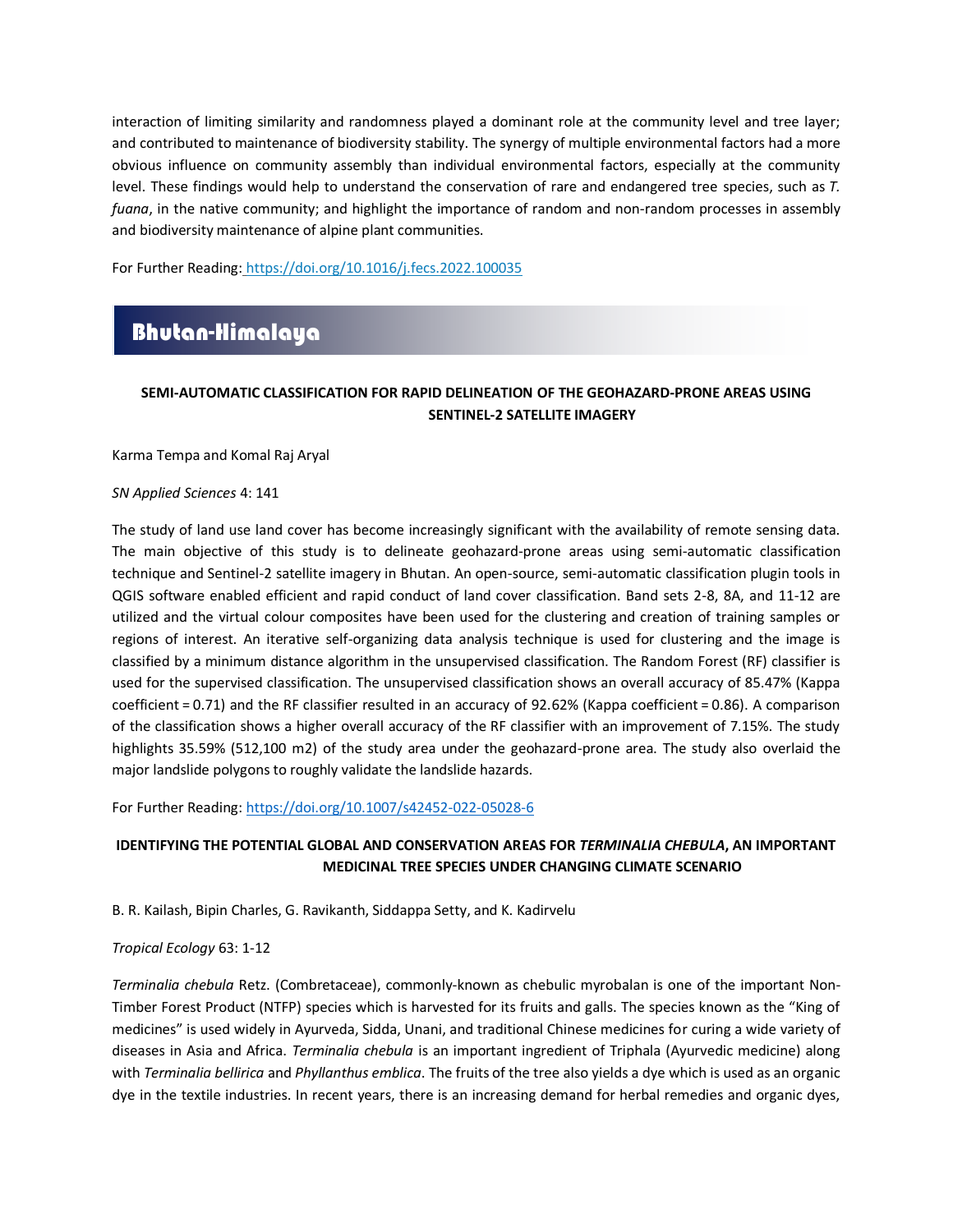resulting in extensive extraction of fruits and galls from *T. chebula*. In this study, the major objective was to identify sites for the conservation of *T. chebula* and to identify important environmental variables determining its distribution. Based on the existing species distribution records (primary and secondary), along with a suite of climatic variables, the present and future distribution of the species were predicted. The study identified ecological niches that are suitable for the cultivation of the species; the species occurs in India, Pakistan, Sri Lanka, Cambodia, Myanmar, Vietnam, China, Laos, Thailand, Bhutan, Taiwan, Nepal and Bangladesh under the current climatic scenario. Within India, our results suggest that the central and south India are highly suitable in the current scenario. The mean annual temperature, temperature seasonality and isothermality seem to be the most important variables determining the distribution of the species which is directly influenced by climate change. Overall, the study indicated that under the future climate change scenarios the distribution of *T. chebula* is likely to decrease. The results indicate that *T. chebula* is highly vulnerable to climate change. Considering the economic importance of the species, it is important to understand how the species distribution will alter in the wake of climate change to develop effective conservation strategies. The study also provides important environment variables that determine the species distribution which could aid in identifying areas where the species could be cultivated.

For Further Reading: <https://doi.org/10.1007/s42965-022-00237-x>

#### **FIRST CONFIRMED RECORD OF A WOOLLY FLYING SQUIRREL (***EUPETAURUS* **SP.) IN BHUTAN**

Yonten Jamtsho, Pema Dendup, Leki Wangdi, Rinzin Dorji, Rinzin Dorji, and Bep Tshering

#### *[Journal of Vertebrate Biology](https://bioone.org/journals/journal-of-vertebrate-biology/volume-71/issue-22007)* 71: 22007

The three species of woolly flying squirrels of the genus *Eupetaurus* are amongst the rarest and least studied mammals in the world. The different species are known to occur from only a few locations in the western, northcentral and south-eastern margins of the Himalayas. Though the genus has been recorded in Bhutan, there has been no confirmed evidence until now. Here we confirm for the first time the presence of *Eupetaurus* in Bhutan and discuss some records of mammals and birds with which it co-exists. The woolly flying squirrel was photographed by camera trap during a rapid biodiversity survey in the north-eastern part of Jigme Dorji National Park. From the three widely disjunct populations of *Eupetaurus*, the external pelage and appearance of this specimen appears to most closely resemble *Eupetaurus nivamons*. This record warrants further study to confirm identification and better understand its morphology, habitat selection and distribution in Bhutan.

For Further Reading:<https://doi.org/10.25225/jvb.22007>

## **LOCAL KNOWLEDGE, PERCEPTIONS AND THE CULTURAL SIGNIFICANCE OF THE RED PANDA (***AILURUS FULGENS***) IN THE HIMALAYA KINGDOM OF BHUTAN**

Sangay Dorji, Rajanathan Rajaratnam, Matthew Tighe, and Karl Vernes

#### *Biodiversity* 23: 11-20

Bhutan has an extensive protected area network and people living inside are integral partners with the conservation landscape. Despite this, little is known on local people's traditional knowledge, cultural beliefs, and perceptions on wildlife. We investigated drivers of local knowledge, threats and cultural significance of the red panda (*Ailurus fulgens*) through semi-structured questionnaire surveys (N= 664 participants) on local residents in Jigme Dorji and Phrumsengla National Parks. A conditional inference tree analysis explained that knowledge of the